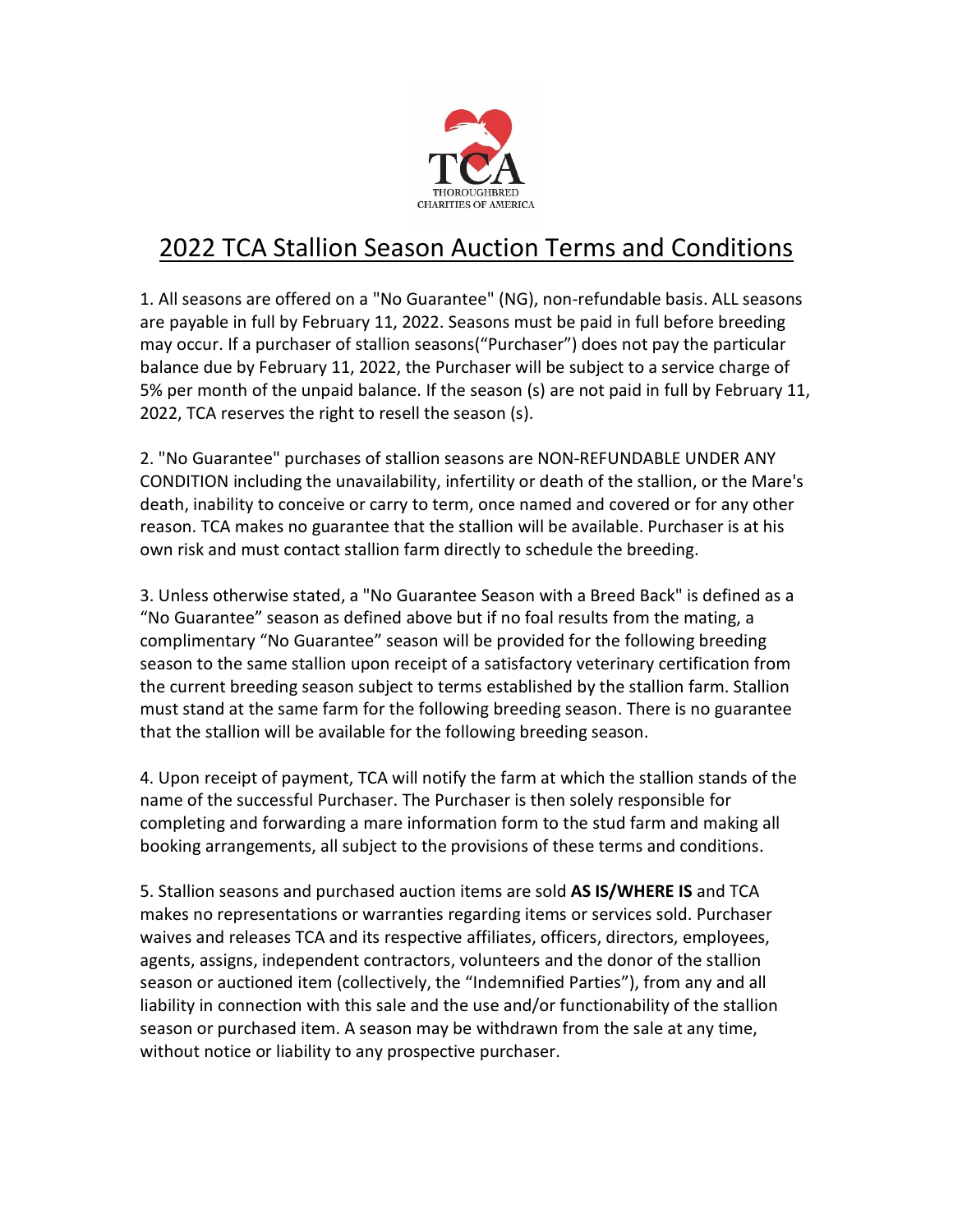6. Purchasers of stallion seasons agree to breed a Thoroughbred Mare on the purchased seasons only in conformity with the lawful restrictions imposed by the syndicate manager, stallion owner or stallion manager at the stud farm involved, pursuant to the syndicate agreement and/or any other applicable agreement and management practice for the stallion involved. Purchasers of stallion seasons further agree to be bound by the terms and conditions of the stallion farm's breeding contract and to execute further documentation as necessary to evidence Purchaser's acceptance of the breeding contract, including without limitation the following terms and conditions:

a. Purchaser agrees and warrants that the Mare shall be healthy, free from disease or infection that could be transmitted to the Stallion, and in sound breeding condition. The Purchaser's presentation of the Mare by his agent or otherwise shall constitute Purchaser's representation that the Mare is as warranted.

b. In the event of Purchaser's default in the performance of this agreement, including any provision hereof, Purchaser further agrees to pay reasonable attorney/collection fees incurred by TCA in regard to such default.

c. It is agreed that payment in full is a condition precedent required in order for Purchaser to have any rights to delivery of the Stallion Service Certificate, it being acknowledged and agreed that the Stallion Service Certificate is the sole and exclusive property of the stallion farm and that Purchaser shall have no interest therein until the fee and all other amounts due to TCA. TCA accepts payment by cash, check or credit card payment, provided that credit cards will not be accepted for amounts over \$10,000. A convenience fee of five percent (5%) will be added to all credit card payments.

d. Purchaser of a season grants and assigns to the stallion farm, TCA and their respective affiliates a continuing security interest in the season purchased, the foal, in utero, born alive, or otherwise, as a result of the breeding with the season purchased, all certificates, instruments and documents relating thereto (digital and paper) and all accessions, proceeds and products of the foregoing, in order to secure payment of the amounts due to TCA. The foregoing security interest and lien is in addition to the lien in favor of the stallion farm pursuant to KRS 376.420. TCA and the stallion farm shall have all rights granted to secured parties under the Uniform Commercial Code as enacted by the Commonwealth of Kentucky. Purchaser irrevocably appoints TCA as Purchaser's attorney in fact to execute and file financing statements on Purchaser's behalf to perfect or otherwise evidence the security interests granted herein if TCA deems appropriate. The security interest in any certificates, instruments and/or documents shall be deemed to be perfected by the possession thereof by the stallion farm, TCA or its agent(s). If Purchaser defaults in payment of the amounts due to TCA hereunder, Purchaser consents to the issuance of the Stallion Service Certificate in the name of TCA and to registration of the resulting foal with The Jockey Club, by TCA or the stallion farm as his agent, in the name of the TCA. In that event, Purchaser further grants to Seller a security interest in The Jockey Club Certificate of Foal Registration (digital and paper) as well as the foal which shall be perfected by TCA's possession of said Certificate. TCA shall further have the right to take possession of the foal and sell same in order to satisfy the amount owned hereunder including the recovery of any board and keep or other costs of the foal, which costs shall remain the responsibility of Purchaser.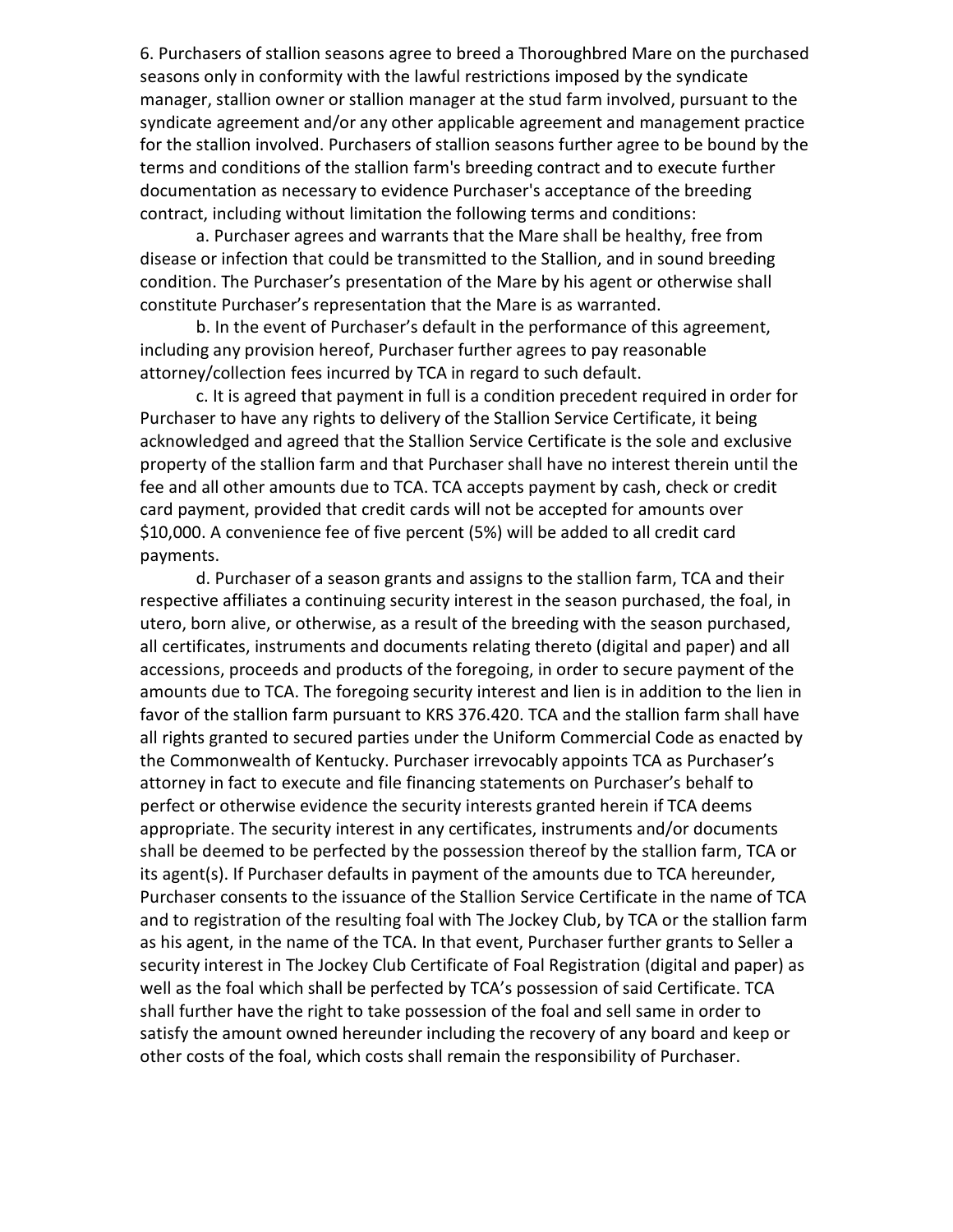7. By participating in the auction, Purchaser, on behalf of his heirs, successors and assigns agrees to be bound by these rules. All matters hereunder shall be governed in accordance with the laws of the Commonwealth of Kentucky. Any action or dispute arising out of this auction shall only be commenced in the Fayette Circuit Court, Kentucky and the parties each submit themselves to the exclusive jurisdiction of the courts located in Kentucky, waiving any rights to dispute resolution in any other jurisdiction.

8. In order to bid in the online season auction or live select season auction, whether participating online via the online bidding platform or in person, a prospective purchaser must (a) be registered on Starquine.com (for the online season auction), an Xcira.com platform (for the live select season auction), or on such other online bidding platform as directed by TCA (the "online registration form" and any such applicable online platform the "online bidding platform") *or* provide any information required to complete the online registration form to TCA (and, by providing such information to TCA, the prospective purchaser expressly authorizes TCA to complete the online registration form on behalf of the prospective purchaser and to bid and accept bids on behalf of such prospective purchaser) and (b) provide such other identification or information or meet such other requirements as TCA deems appropriate, in its sole discretion (which may include, but is not limited to, a requirement to establish credit).

a. By submitting an online registration form or by authorizing TCA to submit an online registration form on behalf of Purchaser, Purchaser acknowledges and agrees that he or she has provided the requisite online bidding platform and/or TCA with his or her name, address, phone number, email address and other identifying information, which information will be used to contact Purchaser in the event that he or she is a winning bidder. All data submitted during the online registration process with the appropriate online bidding platform will be stored and retained by such online bidding platform, subject to its own terms of use and/or other policies. By submitting an online registration form or by authorizing TCA to submit an online registration form on behalf of the Purchaser, Purchaser also agrees that such online bidding platform will assign him or her a unique "User Name" and "Password" permitting the Purchaser or TCA, on behalf of the Purchaser, to place bids and follow the progress of such bids at the auction.

b. In the event a prospective purchaser declines to complete an online registration form personally, by authorizing TCA to submit such online registration form on behalf of Purchaser hereunder, Purchaser also authorizes TCA to place or accept bids on behalf of Purchaser by telephone from anyone identifying the User Name and/or Password assigned by such online bidding platform.

c. **PRIVACY NOTICE**: Purchaser understands that this User Name and Password may result in his or her identification by others. Purchaser understands that if he or she does not want to be identified, he or she should not participate in the auction.

d. In the event of a purchase made by such telephonic or online bidding, Purchaser hereby appoints and authorizes TCA, as its attorney-in-fact to execute the acknowledgement of purchase evidencing the purchase.

e. Any bidder who places a bid expressly acknowledges and agrees as follows: (1) online bidding relies upon technology that may malfunction without warning and through no fault of TCA; (2) online bidding is being provided on an "**AS AVAILABLE**" and